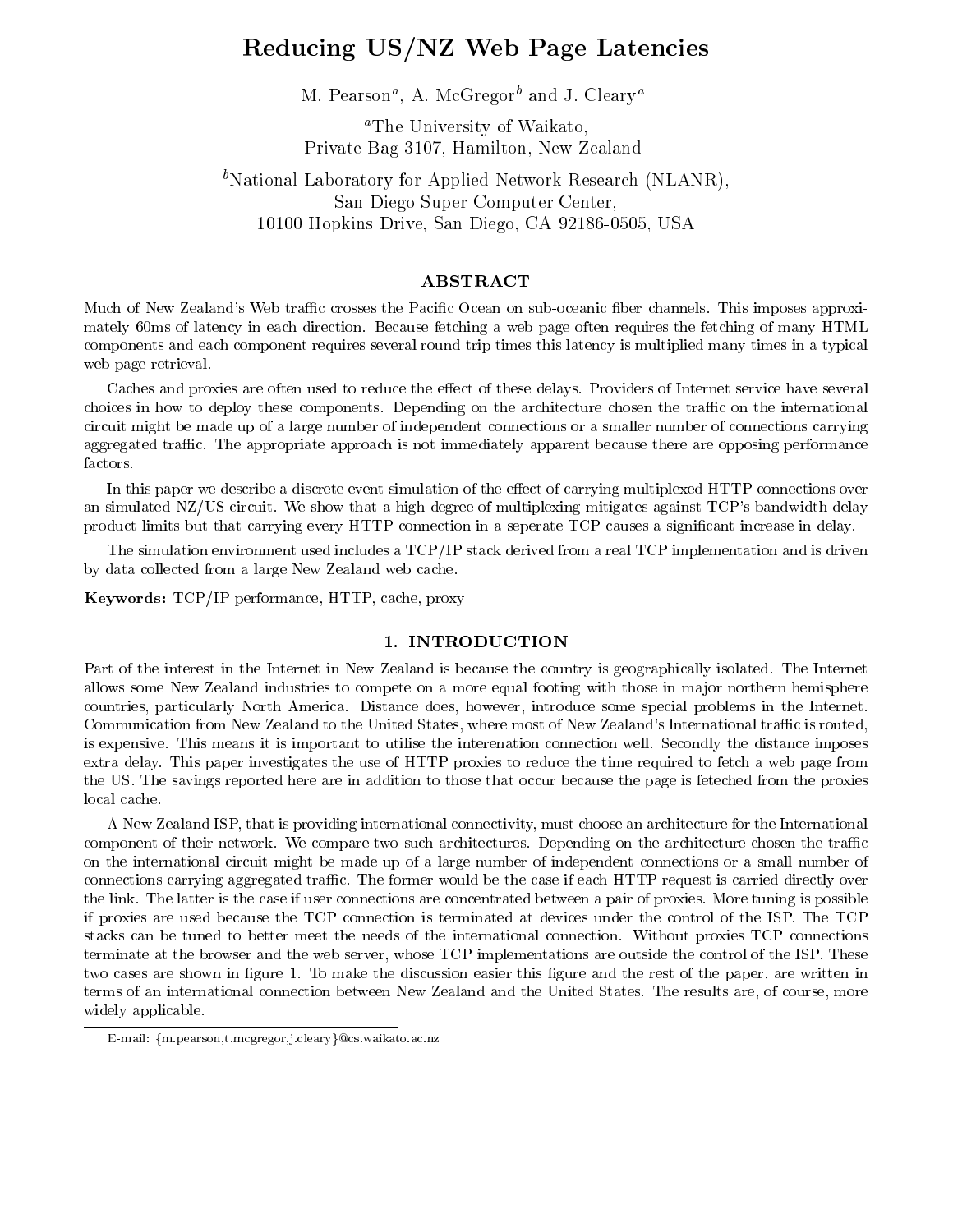

Figure 1. International Architectures

There are advantages to both design approaches described above. The NZ only proxy case is simpler to implement and does not require the ISP to deploy and maintain US based proxy equipment. However the full effect of slow start<sup>\*</sup> will affect every HTTP request. This will be multiplied for most web pages because the pages often consist of multiple HTTP components.

The US-proxy case improves slow start behavior because the inital slow start only occurs once for each interproxy TCP connection not for each HTTP request. Slow startwill still occur locally within NZ and the US but it has less impact at these points because the latency is lower. Further performance may be gains are possible in the proxy-to-proxy case because the TCP stacks operating over the international link are under the control of the ISP and may be tuned. In particular a large buffer size may be selected. Finally the aggregation of several HTTP connections over a single TCP connection may allow TCP to better package the data and to carry more piggy-backed acknowledgments. Opposing these performance gains for the proxy-to-proxy case performance may be limited by the number of TCP connections available between the proxies. The performance of TCP connections in networks where the poduct of delay and bandwidth is high is known to be limited.

In this paper we describe a discrete event simulation that investigates the effect of carrying multiplexed HTTP connections over a high delay bandwidth product circuit. The simulations include a real TCP/IP protocol stack and are driven by a trace of HTTP activity collected from the NZ international exchange (NZIX). The simulations indicate that multiplexing HTTP connections between proxies at both ends of the link reduces international latency provided sufficient TCP connections are available between the proxies.

The rest of this paper is organised as follows. Section 2 describes the network being simulated, including the capacities of the links and transmission delays. Section 3 describes the workload including the main characteristics and how heavier workloads were formed to simulate high load on the links. The simulator design is explained in section 4 and the results of the simulations are shown in section 5. The paper ends with the primary conclusions we

## 2. SIMULATED NETWORK

There are may ways in which an International NZ/US connection might be deployed as part of an ISP's network. This paper considers two architectures.

To reduce the chances of catastrophic network congestion TCP has a number of congestion control mechanisms including slow start. Under slow start traffic is sent into the network at an exponentially increasing rate until congestion is detected at which stage the sender re-enters slow slow start but with the additional knowledge of where congestion occurred previously it reduces the rate of increase before that point is reached. See RFC2001<sup>1</sup> and Internet Draft tcpimpl-cong-control-02<sup>2</sup>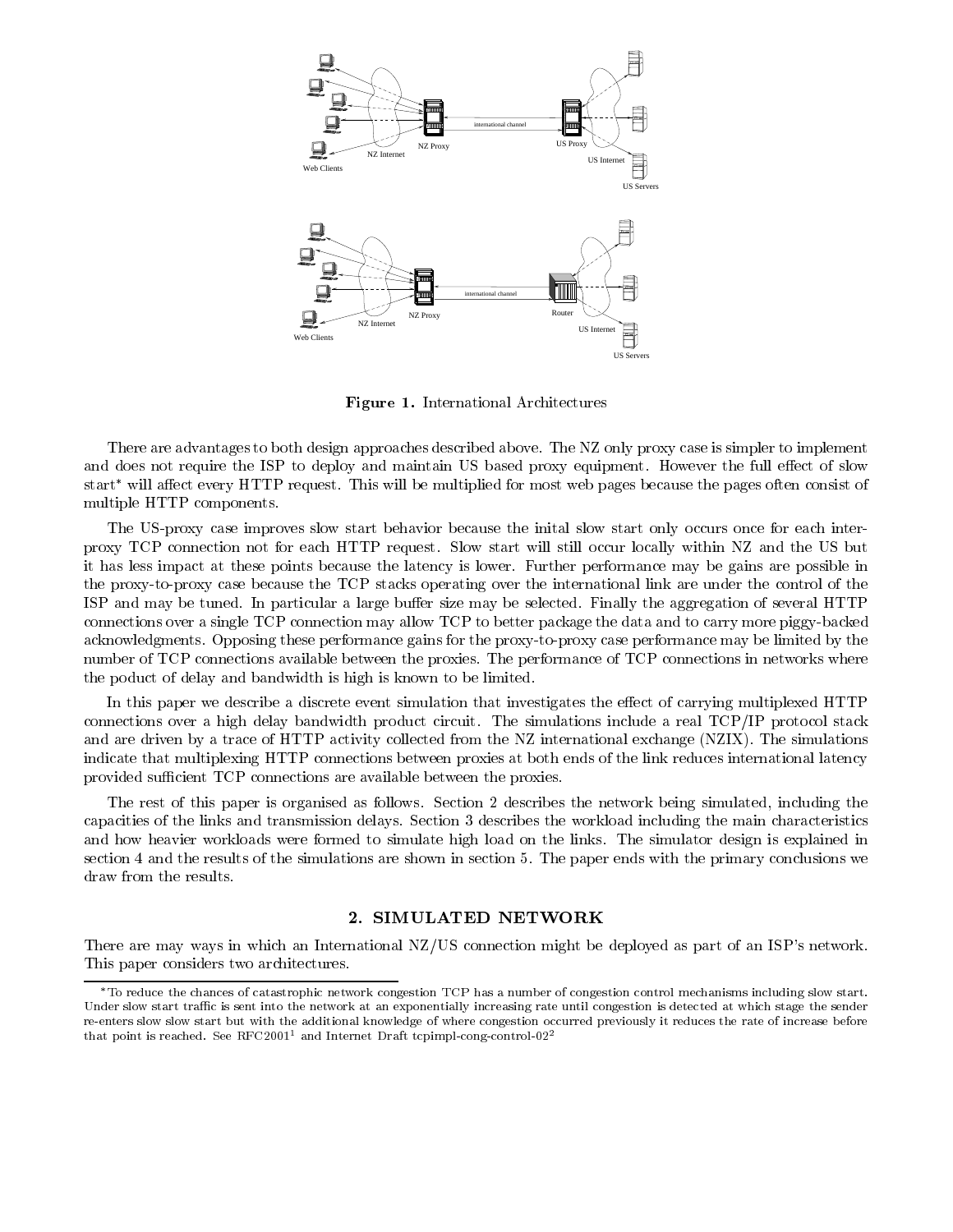#### US and NZ proxies

The main elements of the first of these architectures is shown in figure 1. The diagram shows web clients located in NZ connecting to a NZ proxy. This proxy in turn connects to a US based proxy which, in its turn, connects to web servers based in the US. There are three TCP connections involved in fetching a web page. The first connects the web client to the NZ proxy, the second is between the two proxies and the third is from the US proxy to the US server.

Multiplexing is implemented between the proxies. That is the data for different replies may be interleaved on a single TCP connection between the proxies. The overhead of multiplexing is assumed to be, on average, 20 bytes per HTTP reply segment received from an HTTP server. It is expected that multiplexing will improve the efficiency of the international link. Because TCP does not maintain the boundaries between application requests the data from (possibly different) HTTP reply packets may be repackaged for more efficient TCP transmission. In most cases the TCP segments will be the maximum MSS size.

Because the connections between the proxies persist indefinitely the effect of TCP slow start is greatly reduced over the international component of the network, which is where slow start would otherwise have the greatest effect.

The number of concurrent TCP connections between the proxies may be limited. Each active TCP connection consumes resources and this imposes a maximum value. This parameter may als be tuned to improve performance. if a very large number of concurrent connections are available some of the performance advantages described previously will not occur. For example the effect of slow start will be felt by a larger proportion of HTTP requests as the number of TCP connections between the proxies increases. We investigate this issue by simulating differeing number of connections between the proxies.

## NZ only proxy

A second, simpler, case is also considered. In this second case the US proxy is omitted. Only two TCP connections are involved with fetching a web page. The first, from the web client to the NZ proxy, is the same as in the US-proxy case. The second connection is from the NZ proxy to the US server providing the web page. In this case there is a TCP connection across the international link for each HTTP request.

| US/NZ Bandwidth      | 34.368Mbps (E3)    |
|----------------------|--------------------|
| US/NZ Delay          | 320ms <sup>3</sup> |
| TCP buffer size      |                    |
| Proxies              | 32767              |
| Servers              | as measured        |
| Maximum Segment Size |                    |
| Between proxies      | 1460               |
| Elsewhere            | as measured        |
| Delays in US cloud   | as measured        |
| Delays in NZ cloud   | not simulated      |

Table 1. Main Network Parameters

The main parameters of the network are shown in table 1. The values have been chosen to match real network parameters where possible.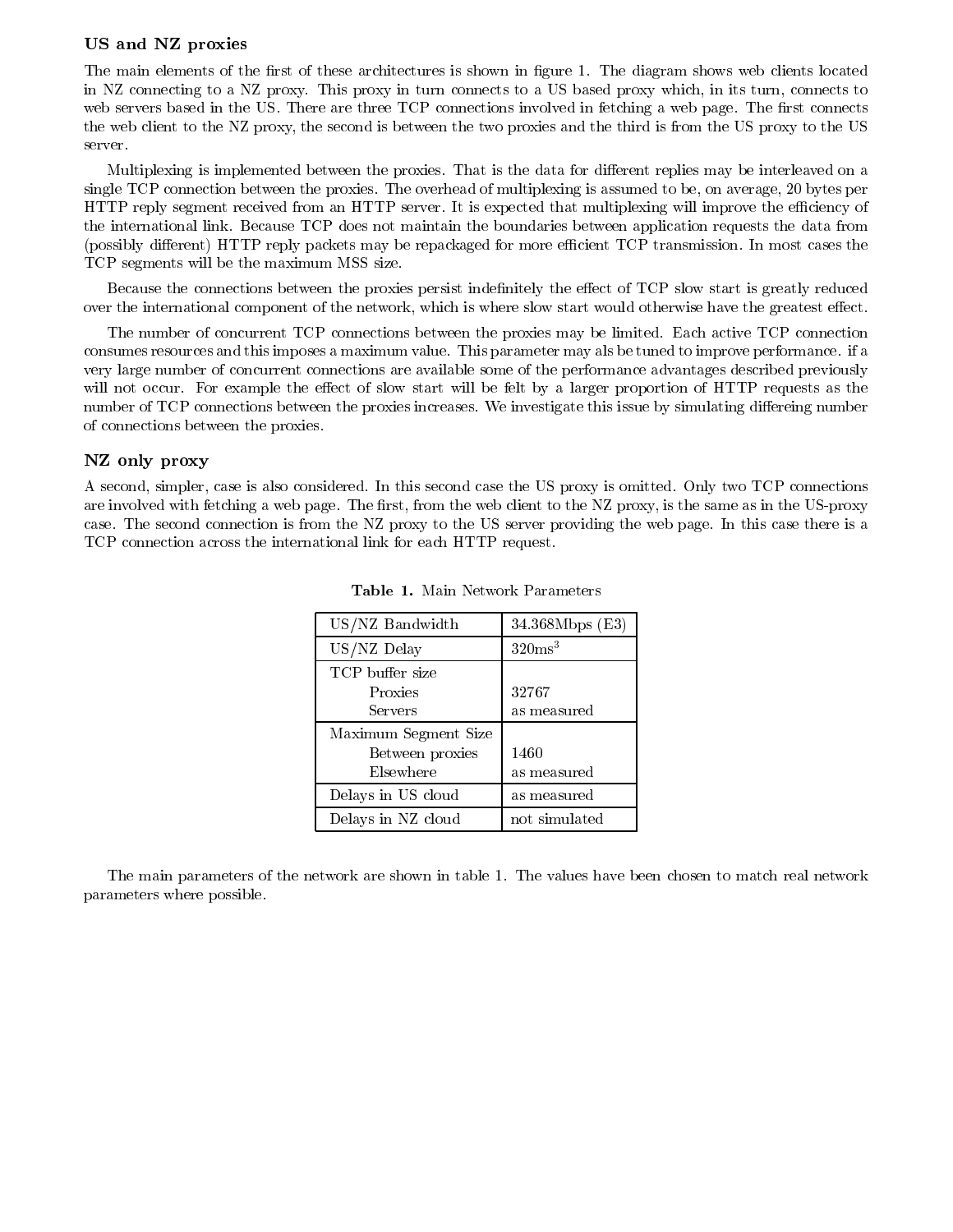As noted above the bandwith delay product of the network has an impact on TCP performance. The bandwidth delay product for this network is given by:

 $BDP = D \ast 2 \ast B$ where:  $DELAY$  is the trans-pacific latency  $\boldsymbol{B}$ is the link bandwidth so  $BDP = (0.060 * 2) * 34.368$  $= 4.1$  megabits

This means that the TCP retransmit buffers need to be larger than 516kb to allow this link to be filled by a single TCP connection. If smaller buffers are used the buffer will be filled before the first data sent has been acknowledged and the flow of data into the link will be suspended while the transmitter waits for an acknowledgment. Standard TCP limits the window size to 64kb. The big window extension for RFC1323<sup>-</sup> extends this limit to 2<sup>33</sup>. Use of this option is not widespread and is outside the control of the ISP.

If an implementation is limited to 32767 bytes (a common implementation maximum) then the maximum bit rate for a single TCP connection over this link is:

 $MBR$  $= S/(D * 2)$  $= 32767 * 8/(0.060 * 2)$  $= 2.2M bps$ where:  $D$  is the trans-pacific latency  $S$ is the buffer size

This effect is seen in simulation of the link and is shown in figure 4. This graph shows that the bandwidth consumed by a single TCP connection as the offered load increases plateaus at around 2.2Mbps. This bandwidth limitation is expected to impact negatively on the performance of the international connection, especially where a US based proxy is used and the number of connections between the US and NZ proxies is small.

Real International architectures would be not be as simple as the one described in this paper. Most will need more than a single proxy at each end of the international link to support the required load. The NZ proxy would almost certainly include a cache that satises some of the HTTP requests locally. There are many routers not shown. The simpler architecture used in this paper makes the simulation easier and shows the differences between the international implementations without interference from the full range of factors that would impact the performance of a real system.

#### 3. SIMULATED WORKLOAD

Most of the information required to generate the simulation input les (described in the next section) was gathered from HTTP logfiles collected from the New Zealand Internet exchange (NZIX). The trace files used were collected from 3:00pm to 3:10pm in July 1997.

There were, on average,  $421$  requests<sup>†</sup> per interval.

To generate higher loads than those experienced when the trace files were collected, traces for the same time on successive days in July were integrated into a single trace. When higher still loads were required more than one copy of each trace was integrated into the logfile. Each copy was offset in time to minimise the effect of the artificial self correlation of the trace generated in this way.

The TCP MSS and server buffer sizes are not recorded in the HTTP traces we used. To discover these parameters a connection was established to each host while the network traffic was monitored using tcpdump. From the tcpdump output the MSS and window size was discovered for most hosts. Some hosts did not advertise their MSS. In this case the most common MSS (1480) was used.

<sup>&</sup>lt;sup>†</sup>The complete trace includes requests that were satisfied by the cache or were not successful. There were 421 successful international requests that were not satisfied by the cache hierarchy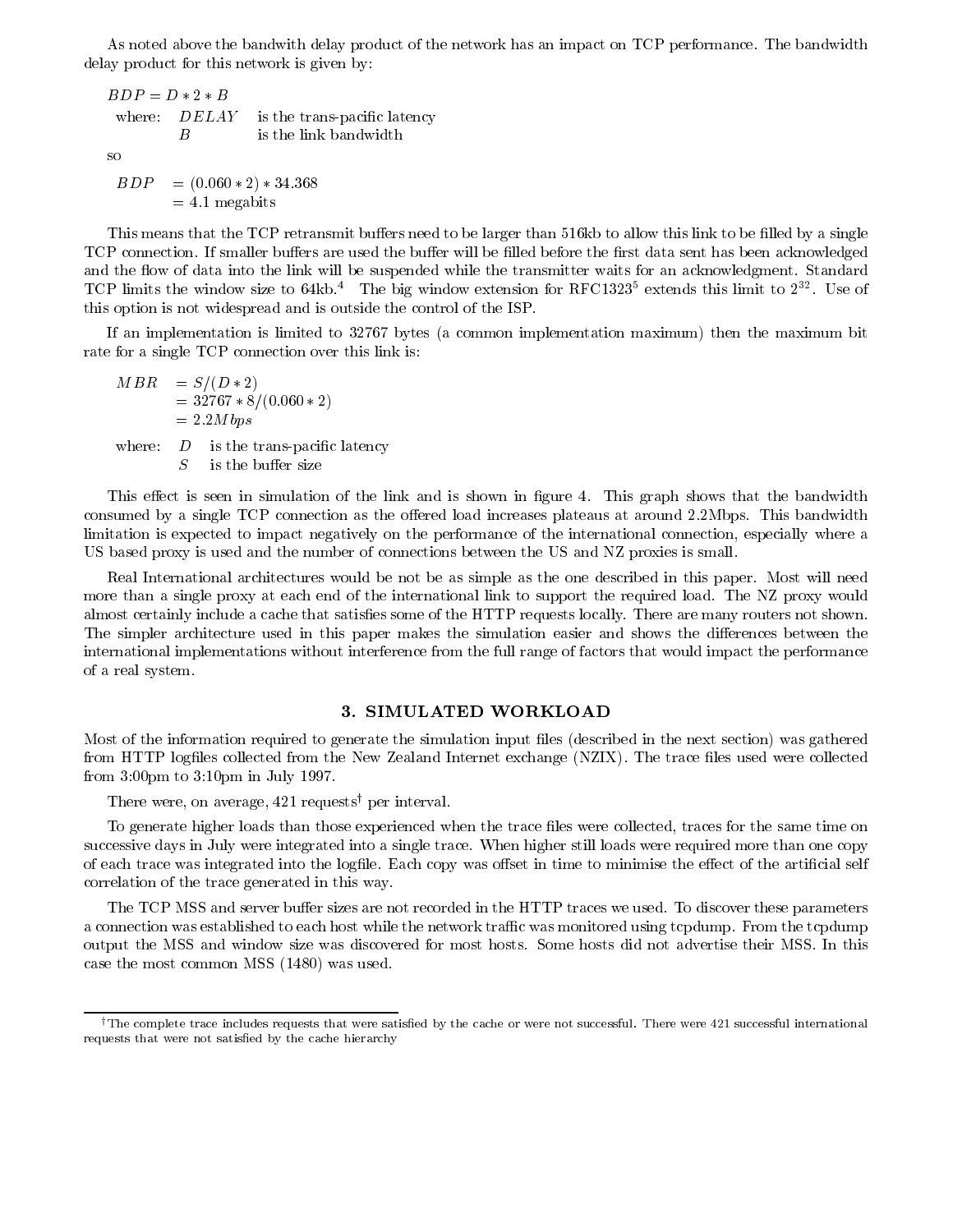

Figure 2. Simulator Design

## 4. SIMULATOR DESIGN

The simulation process can be considered as three interlinked processes, pre-processing, simulation and post-processing.

## Pre-Processing

In the preprocessing stage the input files for the simulator are prepared. These are:

- A definition which contains an entry for each server accessed during the simulation. The entries contains  $\alpha$ unique ID for each host, the DNS name of the host, the maximum window sizefor the host and the TCP maximum segment size (MSS) for connections to the host.
- A \logle" which contains an entry for each HTTP request. The entry contains the host ID for the server the request is fetched from, the size of the HTTP GET request, the size of the HTTP response and the time taken in the US component of the network.
- The simulation parameters including: the buer sizes used by the proxies, the presence or absence of a US proxy, the number of connections between the proxies and the international link speed and delay in each direction.

775 simulations (each requiring from around a minute to 15-20 minutes on a 450Mhz Pentium system running Linux) were run to produce the graphs reported in this paper.z .

## Post-Processing

Post processing is mostly a matter of collecting the results of interest from many simulation runs into a single set of plots. This was done with a set of perl scripts. GNU plot was used to draw the plots.

## Simulation

The simulator used in this study was based on the ATM-TN simulator<sup>6</sup> with modifications for this problem. The changes include replacing the ATM infrastructure with a simpler and more general bit serial interface.

The main two components used from ATM-TN are the conservative (as opposed to parallel) simulation engine and the TCP model. ATM-TN's TCP model includes the actual TCP code from 4.4 BSD Lite, modified to suit the

 $^\ddag$  For the curious that's around 3.5 million million CPU cycles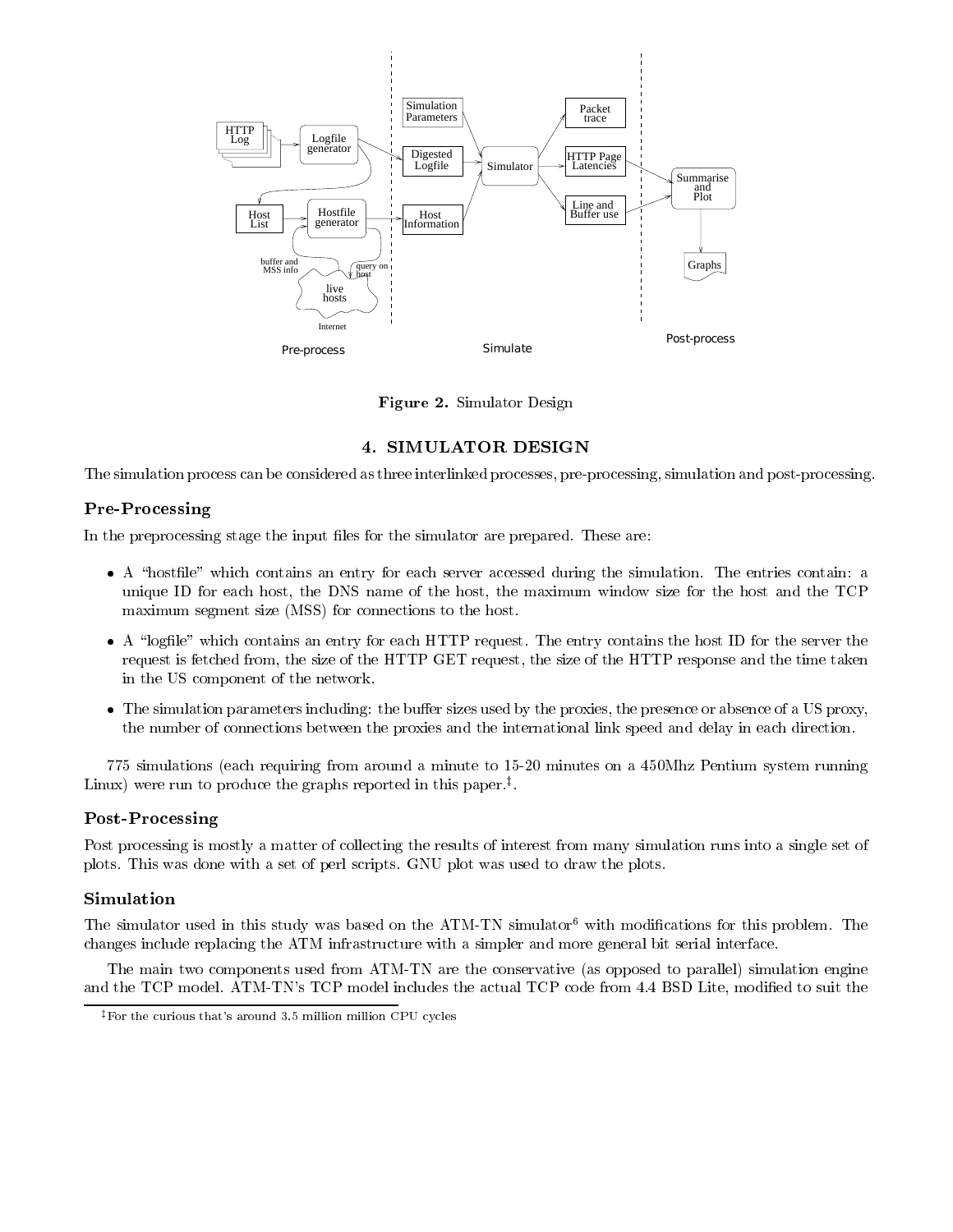

Figure 3. Simulator Design

simulation environment. Connections are simulated on a packet by packet basis and include slow start, congestion control, fast retransmit, and fast recovery algorithms.<sup>1</sup>

The simulator design for the US-proxy case is shown in figure 3. The simulator simulates the connections between the NZ proxy and the servers in the US. It does not include the NZ proxy to web client component of the network because this is not signicant to the study. Additional delays that are dependent on the type of connection (e.g. modem, ADSL or direct connect) will be incurred in the NZ component of the real network.

The non-US-proxy case is similar to the US-proxy one with the omission of the US proxy and the replacement of the two TCP connection modules with a single TCP connection module and a single set of end-to-end TCP

## HTTP trac model

The HTTP traffic model is responsible for creating TCP connections, sending HTTP GET requests, receiving the request at the destination and returning and results and for recording the time required to complete the HTTP requests. The HTTP model makes use of the hostfile and the logfile to control the simulation. The delays in the US part of the network are simulated by the HTTP traffic model which releases the packets that make up the HTTP response at a regulated rate so that the complete response arrives at the US proxy at the same mean rate as it did when the page was fetched on the real network.

## TCP Connection

The TCP connection model simulates an end-to-end TCP connection and is based on a pair of TCP stacks, one for each end of the connection. It is assumed that the effect of line errors is negligible.

## US I TUAY MODEL

The US proxy accepts HTTP GET requests across the TCP connections from the NZ proxy and forwards the request to the US server over a new connection to that server (HTTP 1.1 is not simulated). When the first packet of the reply arrives from the server a TCP connection is chosen to carry the HTTP reply to the NZ proxy. The connection with the smallest number of bytes awaiting transmission or transmitted but not acknowledged is chosen. As the packets of the reply arrive they are queued for transmission over the chosen TCP connection. Because multiplexing is used the data from different HTTP replies can be intermixed on a single TCP connection between the proxies.

The simulation assumes that the proxy has sufficient CPU and memory to manage the workload and that the delays at the proxy, other than TCP queuing and transmission delays, are negligible.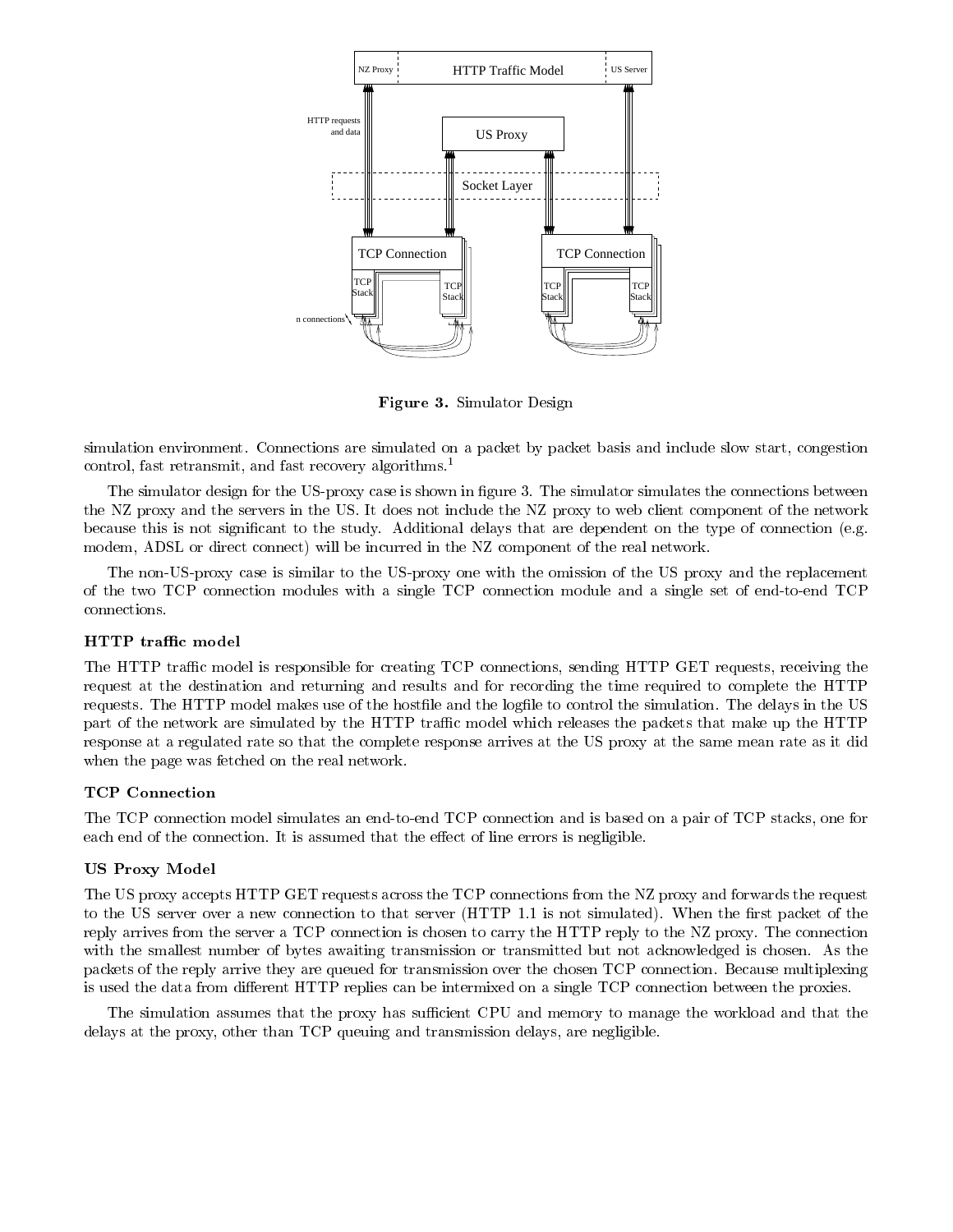

Figure 4. Link usage against load for a single TCP connection

## 5. RESULTS

The results of the simulations are presented in the following graphs. Each point on a graph represents a simulation run. The points have been joined with (straight) lines.

As discussed in section 2 the bandwidth delay product of the network combined with the 32Kb maximum window size limits the throughput that can be obtained by a single TCP connection. A simulation of a single TCP connection over the international link is shown in figure 4. Visual inspection shows that the curve is asymptotic to about 2.2Mbps. This corresponds closely to the calculated maximum which is also approximately 2.2Mbps.

## Link Utilisation

In figure  $5(a)$  the load to NZ is plotted against the total NZ bound traffic presented to the US proxy or, in the no-US-proxy case the US router. The presented load already includes the TCP headers required to deliver it to the US proxy or router from the HTTP server.

Although each TCP connection is limited to 2.2Mbps there are many concurrent TCP connections in the no-USproxy case (see figure  $7(a)$ ). This allows the link to saturate under high loads. The slope of the line through most of the graph is about 1.03 indicating that there are very few retransmissions occurring. The graph does not tail off until the link is within 0.5% of being saturated.<sup>§</sup> Figure 5(b) shows that page latencies increase dramaticly at this time.

If there are a large number of concurrent connections between the proxies the US-proxy line ustilisation behaves in a very similar way to the no-US-proxy case. The lines for 35 and above connections have a slightly smaller slope than the no-US-proxy case indicating a small efficiency gain through repackaging the load on the more heavily used TCP connections. The efficiency gain is small and is probably not a significant saving.

For smaller numbers of connections (15 and below) the link does not reach saturation. Instead the TCP connections reach their saturation point and they limit the flow of packets to the international link.

## Latency

Perhaps the most interesting result of the study is shown in figure 5(b). The graph shows the average time required to fetch a set of sample pages that were present in all simulations. The result for the US-proxy case, with a large number of connections, is around 17% lower (0.5s per HTTP request) than the no-US-proxy case. This is cause my

 $\S$ Note that this graph shows presented load against load carried, including protocol overheads in both cases not presented load against useful data transmitted.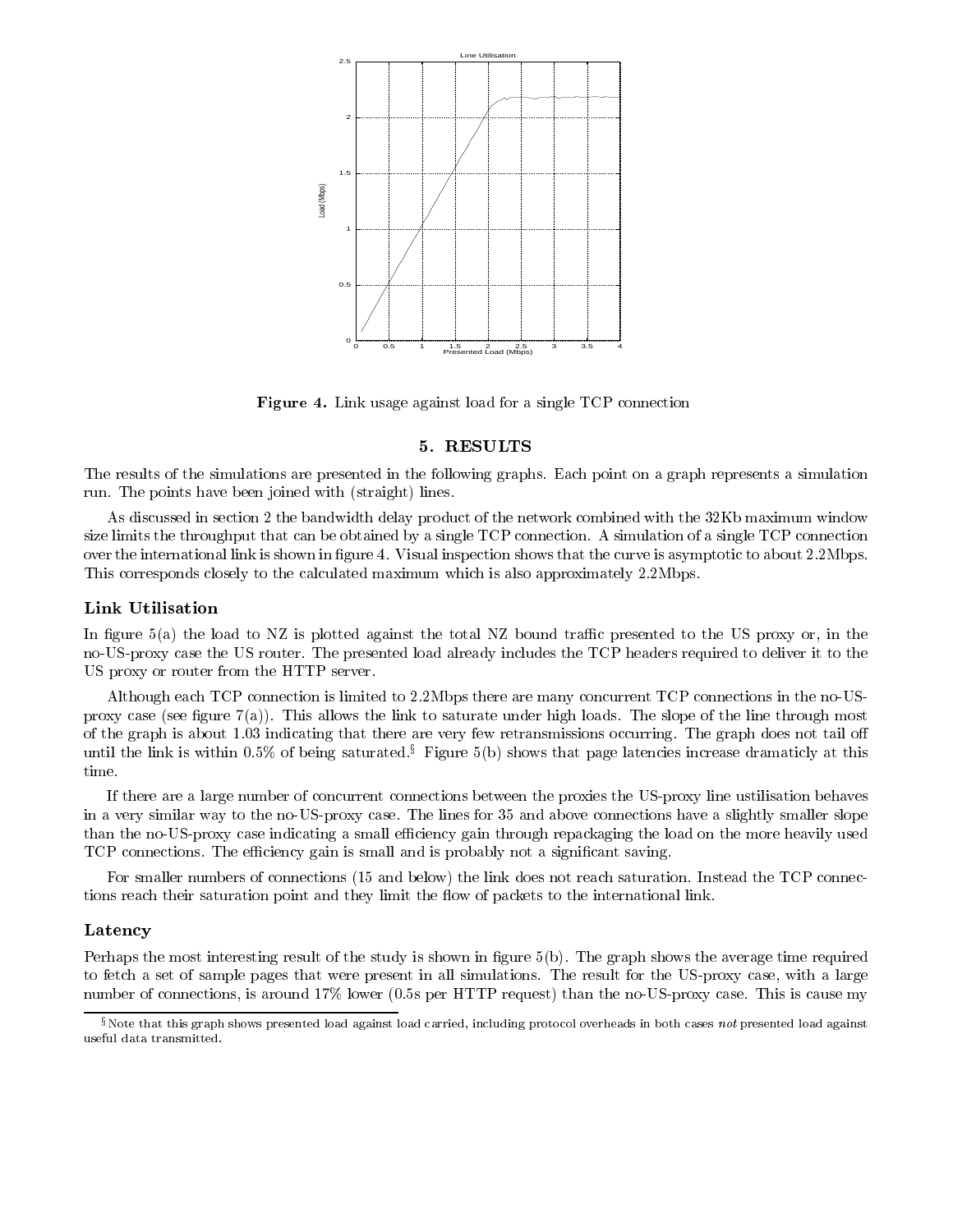

Figure 5.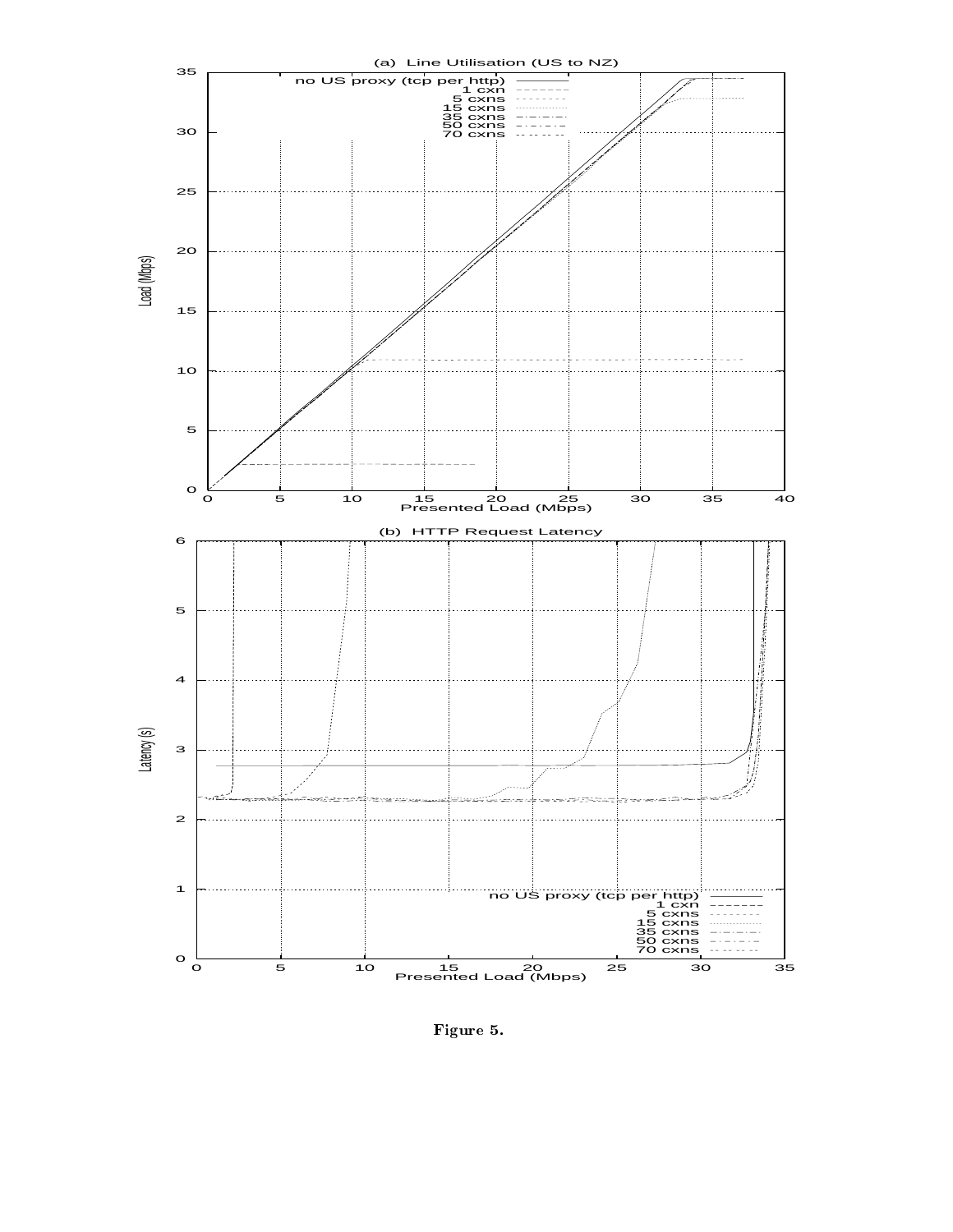the reuse of the international TCP connections saving most of the cost of slow start. The saving for an HTML page with multiple components may be even greater.

For smaller numbers of connections the latency rises rapidly as the TCP throughput limit is approached. Comparison of figures  $5(b)$  and 5 indicates that this begins to occur when the TCP connections reach about  $60\%$  of their capacity. To achieve the best HTTP latency performance more connections are required than are needed to saturate the international link.

Figure 6 shows the buffer space needed in the routers which feed each end of the international link. Figures  $6(a)$ and (c) show the mean usage while figures  $6(b)$  and (d) show the peak usage. Note that the graphs have different scales. The peak usage is more erratic than the mean because of subtle interactions between connections.

In the no-US-proxy case the buffer space required to avoid packet loss becomes very large as the link to NZ saturates. This is also true of the US-proxy case if the number of connections is large enough to allow the link to saturate. If there are too few TCP connections to carry the load the mean buffer usage reduces as the TCP connections throttle their use of the link.

Buffer (or link) usage is never heavy in the NZ to US direction in the simulation.<sup> $\blacksquare$ </sup>

Figure 7(a) shows the number of connections between the US proxy and servers for the US-proxy case. In the no-US-proxy case it shows the number of connections from the NZ proxy to US servers. In the latter case this increases rapidly when the international link is saturated because the HTTP requests take a long time to complete (see figure  $5(b)$ ). In general the no-US-proxy case uses more connections than the US-proxy case because the connections take longer to complete.

The typical relationship between in-bound and out-bound traffic can be seen in figure  $7(d)$ . When there are sufficient TCP connections to carry the load this shows an in-bound to out-bound ratio of about 1:19.

The difference between the no-US-proxy case and the US-proxy case in figures  $7(c)$  and (d) indicates the saving made by repackaging HTTP requests into a smaller number of larger TCP packets. This has a more significant effect than in the US to NZ direction because HTTP requests are smaller than HTTP replies. The effect is probably not useful in current practice because NZ to US links are not normally saturated. This is because of the requirement to purchase symmetric terrestrial connections. In the longer term the saving may be valuable if the asymmetry introduced by unidirectional satellite links causes the NZ to US links to saturate.

#### 6. CONCLUSIONS

Multiplexing HTTP over, standard window size, TCP connections between international proxies, offers significant performance advantages.

The number of TCP connections between the proxies is important. To avoid the link being under utilised around 20 connections were required for an E3 connection from NZ to the US. However additional connections are needed if the best page latency is required. In this case around 50 connections were required.

#### REFERENCES

- 1. W. Stevens, "TCP slow start, congestion avoidance, fast retransmit, and fast recovery algorithms," Tech. Rep. RFC2001, IETF, Jan. 1997.
- 2. W. S. M. Allman, V. Paxson, \Internet draft: TCP congestion avoidance," Tech. Rep. draft-ietf-tcpimpl-congcontrol-02, IETF, Dec. 1998.
- 3. W. L. Morgan and G. D. Gordo, *Communications satellite handbook*, Wiley, New York, 1989.
- 4. J. Postel, \Transmission control protocol," Tech. Rep. RFC793, DARPA, Sept. 1981.
- 5. V. Jacobson, R. Braden, and D. Borman, \TCP extensions for high performance," Tech. Rep. RFC1323, IETF, May 1992.
- 6. M. Arlitt, Y. Chen, R. Gurski, and C. Williamson, "Traffic modeling in the ATM-TN TeleSim project: Design, implementation, and performance evaluation," in Proceedings of the 1995 Summer Computer Simulation Conference, (Ottawa, Ontario), July 1995.

 $\P$  A real US/NZ link would be more heavily used in the US direction because of requests on NZ servers from US clients. These are not simulated here. We assume that sufficient NZ/US capacity exists to carry the client requests to the US.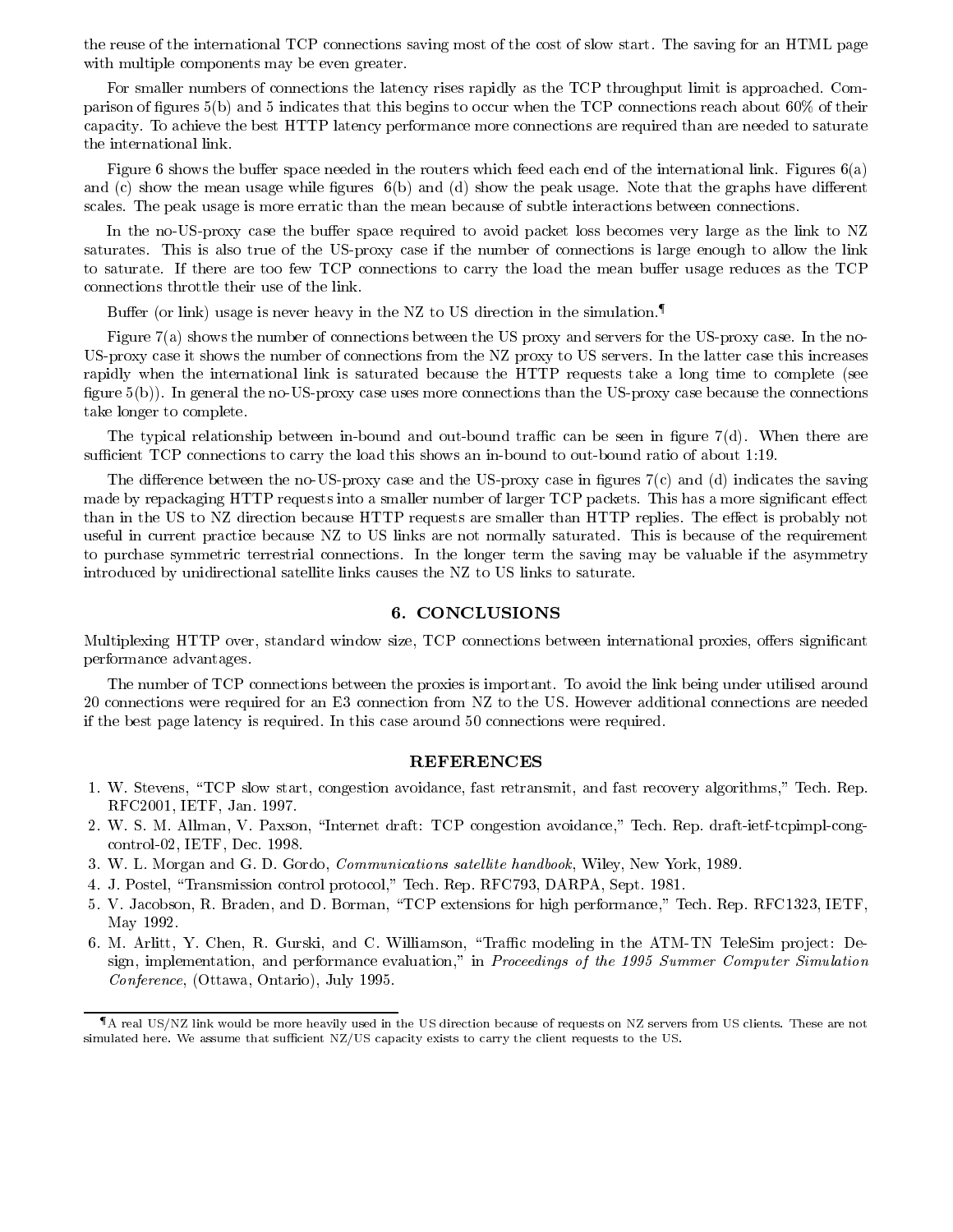

Figure 6. Buer Usage